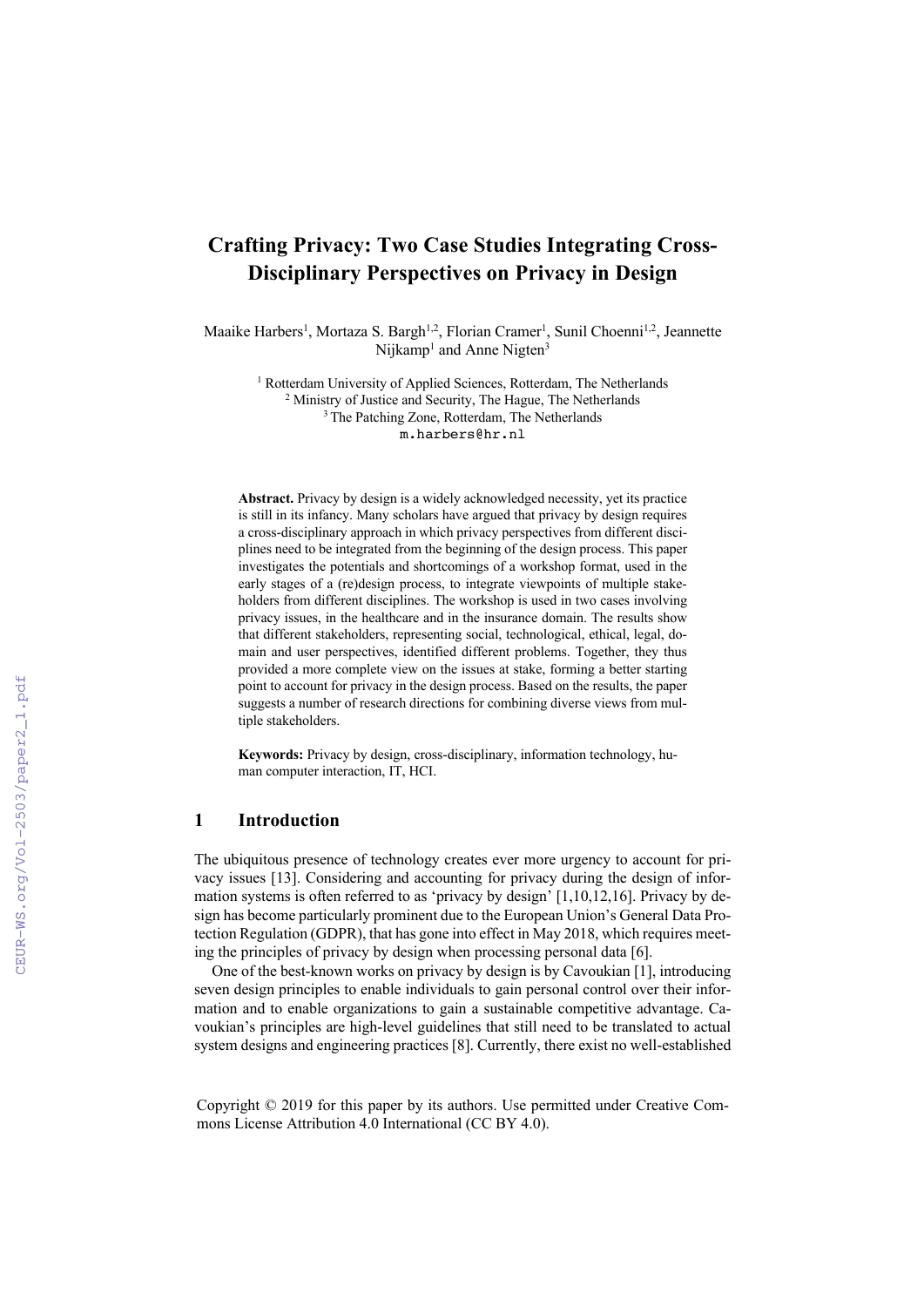approaches for translating the high-level privacy by design principles to practice [8,19,23].

One of the major challenges in applying privacy by design is that it requires the integration of perspectives from multiple stakeholders (user, designer, developer, etc.) and disciplines (HCI, software engineering, law, etc.) [4,5,8,15]. In the area of requirement engineering, a number of methods have been proposed that integrate multiple perspectives to elicit privacy-related system requirements, e.g. by using multiple information sources [15], questionnaires and scenarios [7], and workshops with multiple stakeholders [2,3,5,17].

Although the above works aim at taking into account multiple perspectives in eliciting privacy requirements, they do not elaborate upon how well the applied methods integrate these perspectives in practice. In this paper, we therefore investigate the potentials and shortcomings of using a workshop with multiple stakeholders as a method to surface privacy-related problems from multiple perspectives, by applying it to two design cases.

### **2 Case studies**

The workshop we use is suitable for the initial phase of a systematic privacy by design approach, aiming to identify privacy issues and trade-offs from multiple perspectives related to the (re-)design of an information system. A diverse participant group is key to the approach, as the participants represent multiple perspectives on privacy. The workshop centers around a timeline, which serves as a boundary object to bridge the participants' domains of expertise [21,22]. This timeline is used to capture the flow of data in the system to be (re-)designed. The use of a timeline with data is inspired by mappings as known from IT and HCI/UX, such as a customer journey map [11,14], threat modelling [18], and a typical data lifecycle (e.g., as considered by various spheres in [20]).

To gain practical experience with the workshop format, we organized two sessions with 6 stakeholders: a problem owner (domain expert), an end-user, and four privacy experts with a social, ethical, technical and legal perspective, respectively. The workshops were led by a moderator (a designer). The roles of moderator and privacy experts were fulfilled by researchers at Rotterdam University of Applied Sciences (RUAS), and those of problem owner and end-user by people outside of RUAS, associated to the respective domains. In an iterative design fashion, the results of the first session were used to inform the second.

#### **2.1 Case 1: The OT black box**

The first case deals with the design of recording surgeries in the Operation Theater (OT) in a so-called OT Black Box. Data stored in this OT Black Box contain video and audio recordings of the OT, featuring the patient and the OT team, typically consisting of surgeons, anesthesiologists, nurse anesthetists and OT nurses. These recordings are later used by the OT-team to analyze and evaluate their performance, and by a quality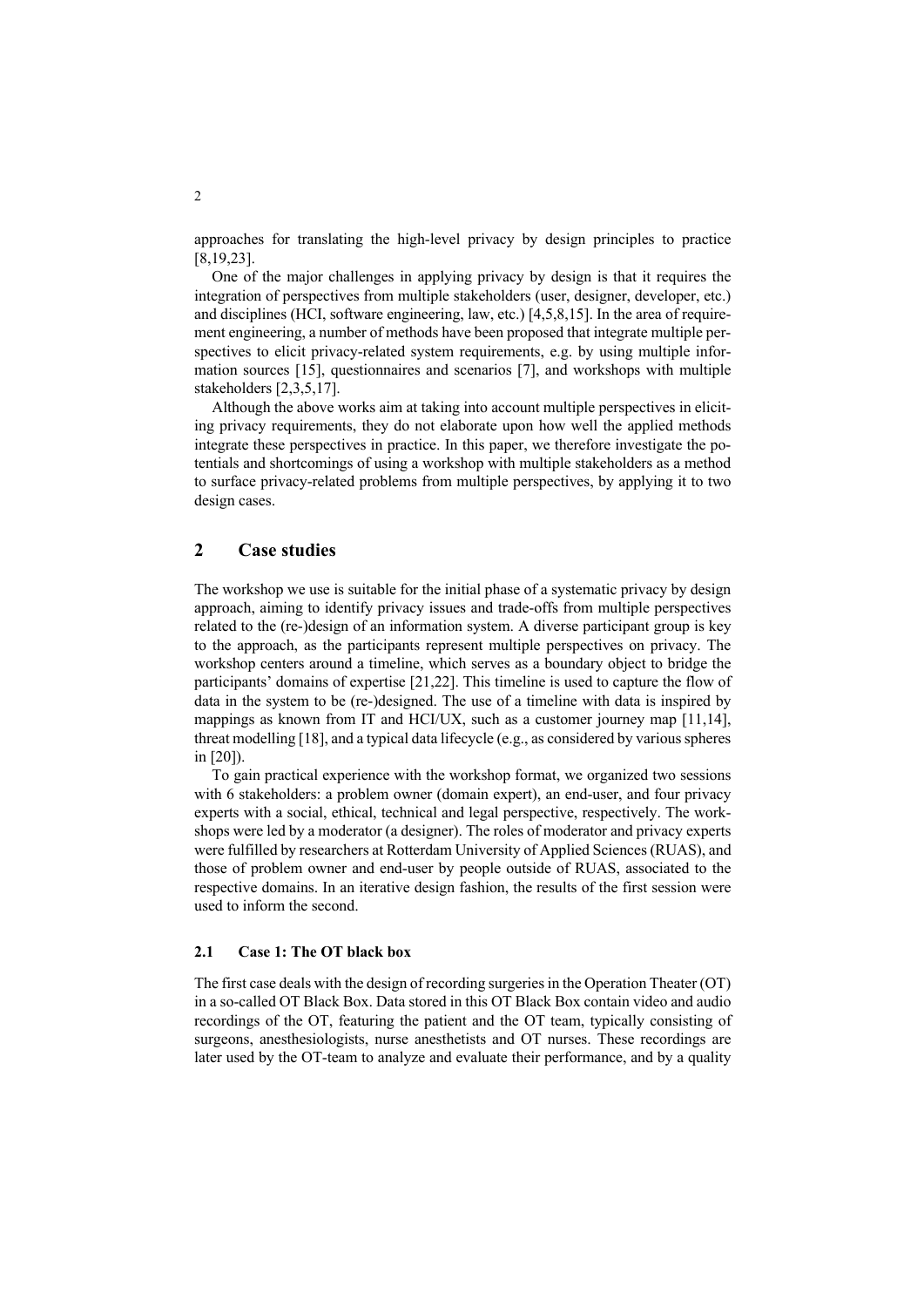and safety manager to detect potential safety issues and improve the OT procedure if possible. After two days, the recordings are anonymized (patient and OT-team are no longer identifiable) and used for medical training purposes. Recordings are then no longer available for the patient who underwent the surgery.

Before the workshop, the moderator and problem owner prepared a timeline consisting of five steps (see Figure 1). For each step, a large (A0-sized) paper was put on the wall, on which the other workshop participants could write and add sticky notes. Each participant was provided with markers and sticky notes of a unique color, so that the contributions on the poster could be traced back to the different perspectives.

The four-hour workshop session consisted of five activities. First, the design case was introduced by the problem owner, explaining what happens in each timeline step. Second, data assets per timeline step were identified by the workshop participants (first individually, then in a group discussion), and added to the posters. Third, privacy violation risks per timeline step were identified (first individually, then in a group discussion), and added to the posters. Fourth, opportunities and risks of the information system as a whole were determined and trade-offs were identified (in a group discussion). Fifth, the workshop participants agreed on a set of design constraints, based on the identified trade-offs (in a group discussion).

Figure 1 shows some of the 'data' and 'privacy risks' that were identified per timeline step. The overview is not exhaustive but intends to provide a gist of the contributions from different participants. The results show that they bring in different perspectives. For instance, the social privacy expert mentions that the patient's dignity may be at stake, whereas the legal privacy expert points at the application of a privacy impact assessment.

| <b>Step</b>                                | <b>Events</b>                                                                                                                                            | Data                                                                                                | Privacy risks per stakeholder (user, domain expert, social, ethical, technical, legal)                                                                                                                                                                                                                                                                    |
|--------------------------------------------|----------------------------------------------------------------------------------------------------------------------------------------------------------|-----------------------------------------------------------------------------------------------------|-----------------------------------------------------------------------------------------------------------------------------------------------------------------------------------------------------------------------------------------------------------------------------------------------------------------------------------------------------------|
| 1.<br>Hospitalization<br>of patient        | - Patient enters hospital<br>- Anesthesiologist and surgeon meet<br>with patient prior to surgery<br>- Patient admitted to ward and<br>assigned to a bed | - Patient's background<br>information and medical<br>history are collected                          | User (patient): patient has no control over data<br>Domain expert: false information can lead to wrong decisions<br>Ethical: unauthorized access to patient data may lead to misuse; data can be used for other purposes<br>Legal: purpose of data collection must be stated, privacy impact assessment (PIA applies),<br>authorization is very important |
| 2.<br>Final<br>preparations<br>for surgery | - Patient transported to OT complex<br>- Pre-operative medication and<br>intravenous administered<br>- Patient transported to OT                         |                                                                                                     | Domain expert: medical team changes, transfer is prone to communication errors; working hours of<br>medical team can be (mis)used for other purposes, e.g. decisions about promotions or bonuses<br>Social: patient's dignity at stake<br>Technical: risk of data leaks                                                                                   |
| 3.<br>Patient in OT                        | - Anesthesiologist and surgeon meet<br>with patient<br>- Surgery performed by surgeon,<br>anesthesiologist, nurse anesthetist<br>and OT nurses           | - OT Black Box recordings                                                                           | User (patient): patient insufficiently informed when signing consent<br>Domain expert: recordings may change behavior of OT team<br>Ethical: risk of getting fired for OT time<br>Legal: insufficient authorization hinders surgery                                                                                                                       |
| 4.<br>Recovery in<br>hospital              | - Patient transported to recovery<br>- Patient transported to ward                                                                                       | - Black Box recordings are<br>analyzed by OT team and<br>quality and safety manager                 | Domain expert: information is deleted too soon in case of medical complications; subjective data<br>become part of patient record                                                                                                                                                                                                                         |
| 5.<br>Discharge from<br>hospital           | - Patient leaves hospital and goes<br>home<br>- Patient visits outpatient clinic for<br>after care                                                       | - Black Box recordings are<br>anonymized<br>- Black Box recordings are<br>used for medical training | Domain expert: errors in data storage (e.g. identified with wrong patient, incomplete data)<br>Ethical: health insurer uses patient data for other purposes<br>Technical: anonymization of data is complicated; people in different roles have different access rights,<br>proper authorization is complicated                                            |

**Fig. 1.** Data and privacy risks identified by workshop participants for case 1 (OT Black Box).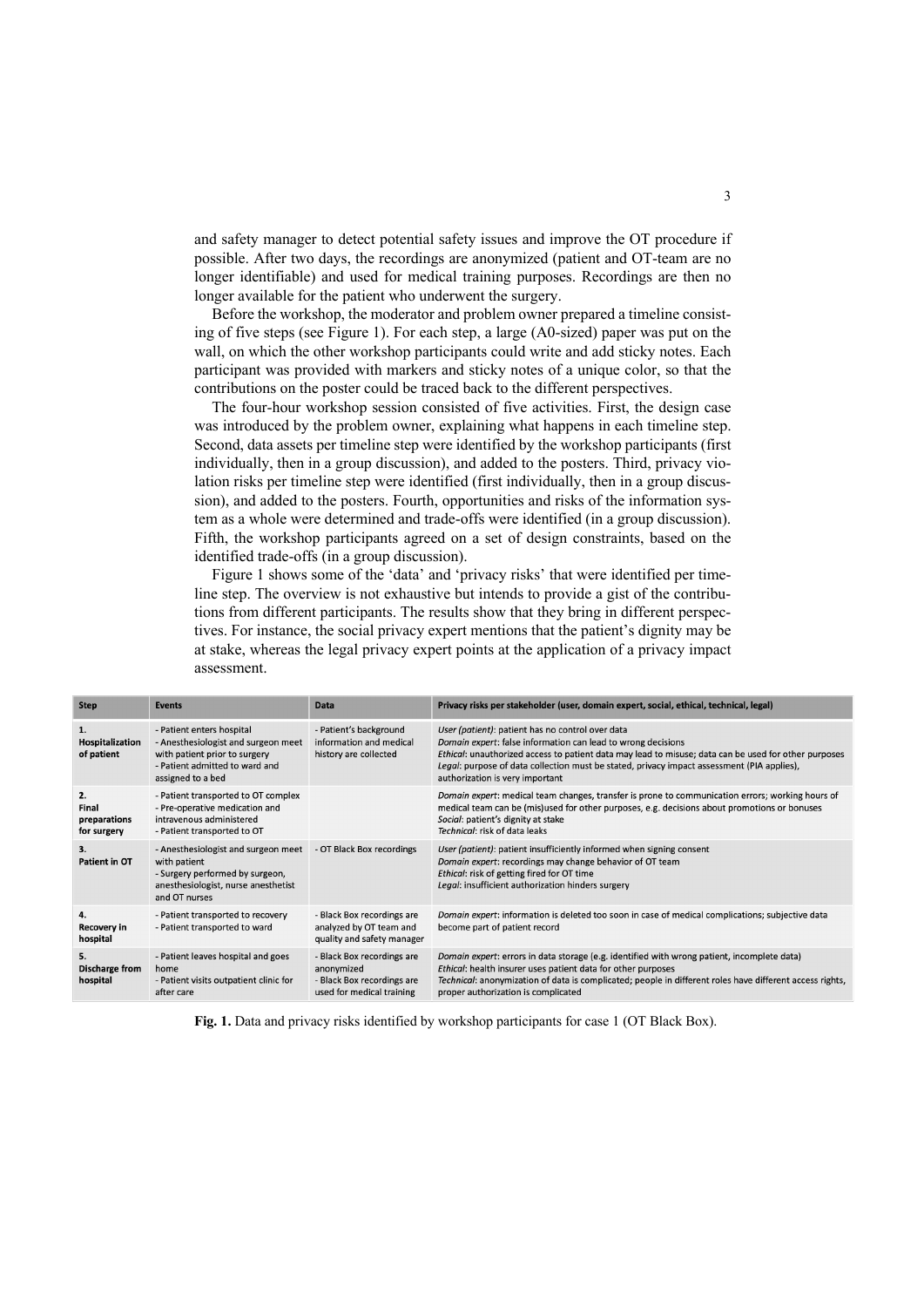After identifying privacy risks, participants agreed that the most important trade-off was improved healthcare versus deteriorated privacy, i.e., recordings by the OT Black Box can enhance the quality of healthcare, but they introduce privacy violation risks for both the patient and the OT team. There was little time left to perform the last activity, identifying design constraints. Participants stressed that data should only be used for the purpose they were collected for.

#### **2.2 Case 2: WhatsApp damage claims**

The second design case involves the use of the mobile application WhatsApp for damage claims to an insurance company. The insurance company offers its customers the possibility to send text and pictures of car damage (including pictures of the location) via WhatsApp, when claiming the damage to the insurance company. These messages and pictures are encrypted by WhatsApp.

Although detailing the 'data' of all timeline steps in the first workshop brought forward deeply engaged participants, it also led to discussions in which domain-specific details were explored by non-experts. Moreover, it led to time shortage later on in the session. We therefore asked the problem owner in the second workshop to detail the data in each timeline step beforehand (Figure 2, 3rd column). The other workshop activities remained the same.

Figure 2 shows the results of the second workshop session. Again, these results are not exhaustive, yet indicative. Similar to case 1, privacy issues related to ownership, faulty data and function creeps were identified. In the discussions, a lot of attention was paid to the trustworthiness of the photos sent for a damage claim via WhatsApp, as they could easily be manipulated or uploaded from the internet. Thanks to the new setup of the workshop, it was possible to complete all workshop activities this time.

Participants identified a trade-off between ease of use and privacy. Using WhatsApp for reporting damage increases ease of use for customers but introduces privacy risks due to relying on a 3rd party service provider. Other trade-offs identified were

| <b>Step</b>                        | <b>Events</b>                                                                                                                                               | Data                                                                                                                                                              | Privacy risks per stakeholder (user, domain expert, social,<br>ethical, technical, legal)                                                                                                                                                                      |
|------------------------------------|-------------------------------------------------------------------------------------------------------------------------------------------------------------|-------------------------------------------------------------------------------------------------------------------------------------------------------------------|----------------------------------------------------------------------------------------------------------------------------------------------------------------------------------------------------------------------------------------------------------------|
| 1. Accident                        | - Client incurs material damage                                                                                                                             |                                                                                                                                                                   |                                                                                                                                                                                                                                                                |
| 2. Assessing<br>damage             | - Client assesses damage to vehicle and records<br>damage data with phone<br>- Other party involved assesses damage<br>- Witnesses provide personal details | - Damage data (i.e., European accident statement<br>form, including pictures of the damaged vehicle<br>and its surroundings) are collected and saved by<br>client | User (driver): bystanders (or their cars) unwanted on pictures<br>Domain expert: discrimination<br>Ethical: data could be used for other purposes<br>Legal: data leaks<br>Technical: data is combined with other data, clients are labelled<br>and stigmatized |
| 3.<br>Communicating<br>damage data | - Client submits damage data through WhatsApp<br>- Insurer receives damage data and possibly asks<br>more questions                                         | - Damage data are stored, assessed for quality, and<br>processed by insurer                                                                                       | Domain expert: insurer sees more information than needed, data<br>could be insecurely stored<br>Social: data could be shared with other companies                                                                                                              |
| 4. Processing<br>claim             | - Insurer reviews claim<br>- Insurer communicates with other party's<br>insurer<br>- Insurer decides claim outcome                                          | - Damage data are used                                                                                                                                            | Domain expert: data shared with other party's may not be<br>anonymized<br>Legal: authorisation procedure for access to data may be flawed,<br>pictures are seen as 'truth' but may be edited                                                                   |
| 5. Finalizing<br>claim             | - Insurer communicates decision to client<br>- Client views decision and records                                                                            | - Claim decision is made available<br>- Processed claim data is made available for review                                                                         | Ethical: parties other than client view claim decision and records                                                                                                                                                                                             |

**Fig. 2.** Data and privacy risks identified by workshop participants for case 2 (WhatsApp for damage claims).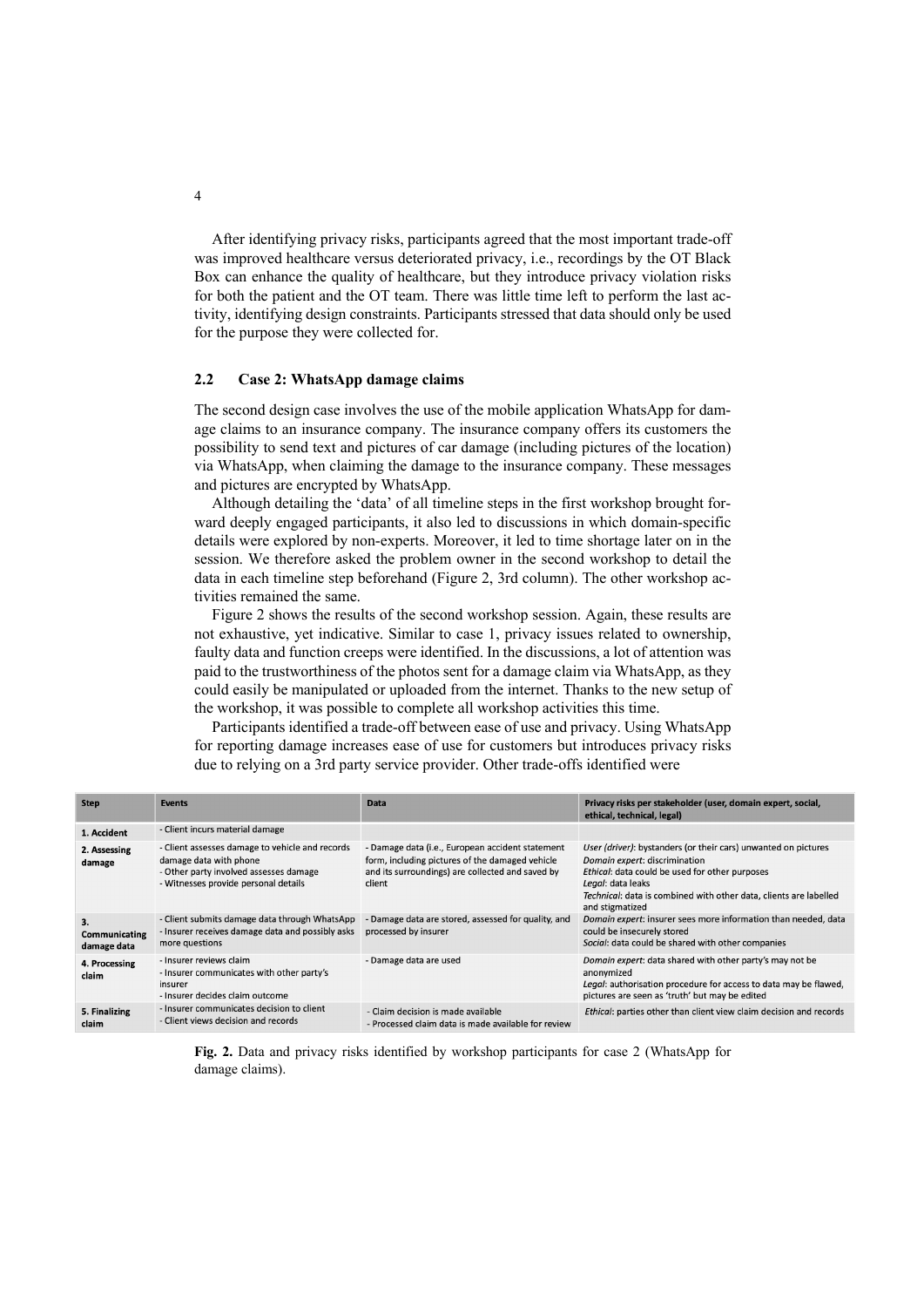knowledge versus privacy (collecting and storing information increases insurers' knowledge, but introduces privacy risks), costs versus privacy (building an in-house application protects customers' privacy, but increases costs), ease of use versus security (as the ease of using WhatsApp creates security risks due to relying on a 3rd party service provider).

The workshop participants identified the following design constraints and recommendations: 1) insurance companies should develop their own application rather than relying on 3rd parties such as WhatsApp, this should be done according to privacy by design principles, 2) customers should always be able to choose whether they want to make use of WhatsApp, 3) customers should be informed about their options and the implications of their choices, 4) as least data as possible should be collected, data should not be collected if they will not be used, 5) customers should be able to access their personal data stored by the insurance company, and 6) authorization of data access should be implemented carefully in the insurance company in order to avoid function creeps.

## **3 Discussion and conclusion**

In both design sessions, stakeholders from different disciplines identified different (privacy) problems and high-level requirements. For instance, the technical expert focused on issues related to the processing of data, such as data leaks and de-anonymization of data, whereas the social expert brought up the issue of human dignity and the legal expert identified issues related to authorization of access. The number of identified issues of all stakeholders was larger than any of the individual stakeholders' contributions. Having multiple perspectives represented thus provided a richer view on the design case at hand. Besides helping the privacy by design of IT systems, the workshops were increasing awareness about privacy and its complexity among the participants, i.e., they learned from each other and gained more insight in the complexity of privacy by design.

A number of issues should be considered when combining perspectives of multiple stakeholders in a workshop in general, and in this workshop in particular. First, in a multiple stakeholder workshop, there is a risk that some perspectives are more dominant in the discussion than others. This could be countered by stricter time management by the moderator, making sure that all participants receive an equal amount of speaking time. Second, different perspectives, objectives and/or identified risks may not be of equal importance. In future work, guiding principles for weighing different perspectives should be developed. Third, the boundary object of a multi-stakeholder workshop, in our case the timeline, steers the discussion in the workshop. In future research, developing guidelines for preparing the timeline could help avoiding too directive descriptions. Fourth, in our workshops, a number of well-known tradeoffs did not surface (e.g., data-subject/user control versus central/system control, prevention versus mitigation, and technical versus procedural). This could be explained by a lack of expertise of the participants. Yet, the likelihood of overseeing important trade-offs can be lowered by providing more structure for discussing design trade-offs and providing design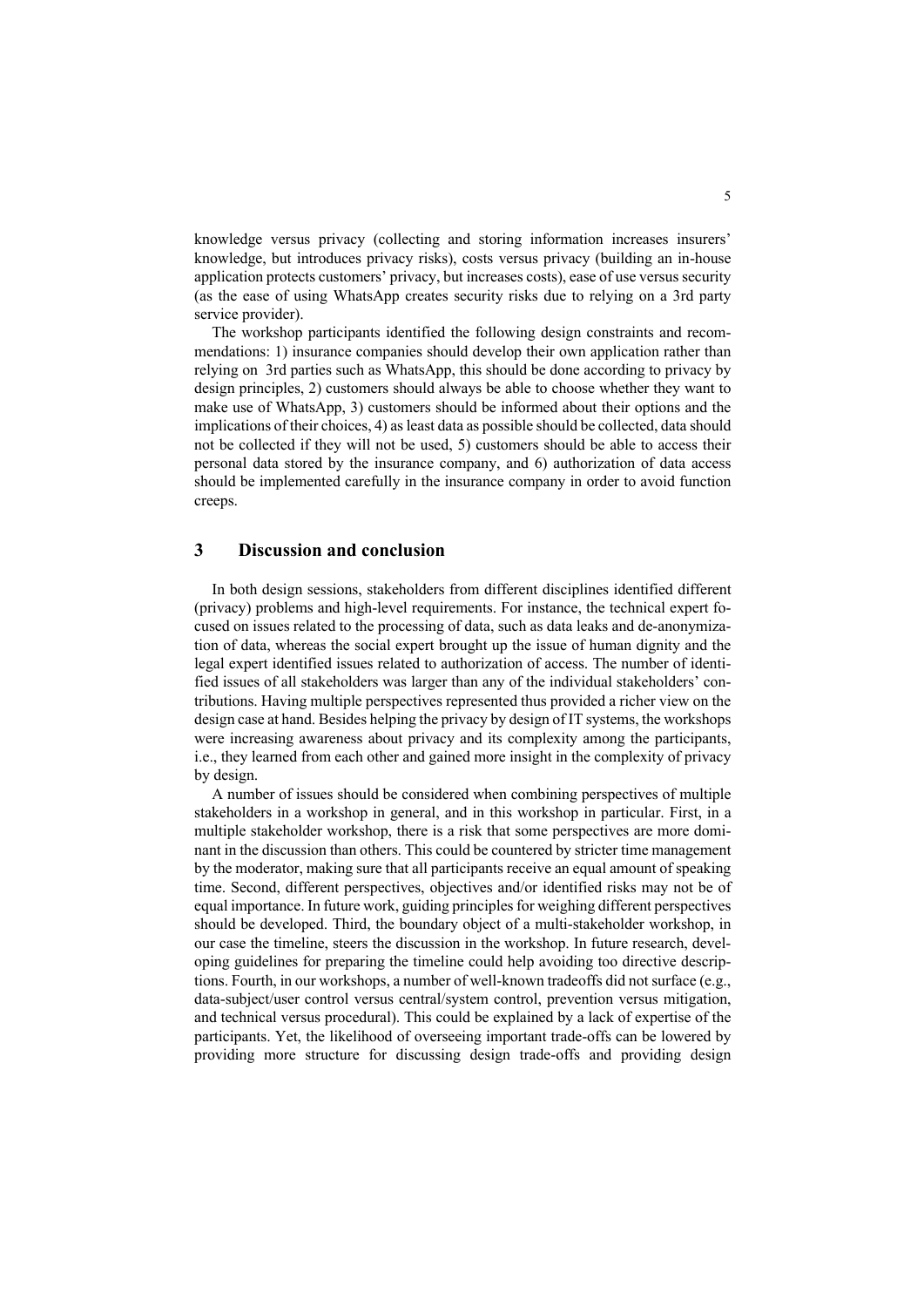recommendations, for example by systematically holding design tradeoffs along various dimensions (e.g., data usage vs data privacy, data-subject control vs central control, prevention vs mitigation, and technical vs procedural).

In future work, we will take up the issues mentioned in this discussion and work on the subsequent steps of a privacy by (re)design approach. We foresee the need of developing a method that systematically translates the current workshop outcomes (i.e., design recommendations and constraints) into software requirements, e.g. by using bridging concepts such as value stories [9], turning privacy by design into privacy engineering. For giving more structure to the design thinking process, we foresee organizing the design discussions along three directions of security related aspects, usersbeing-in-control related aspects and data-minimalization related aspects. The outcome of these sessions should deliver a number of promising design options, which can be prototyped and improved in a number of iterations.

#### **Acknowledgements**

The authors thank all the workshop participants for sharing their expertise and for their valuable contributions.

## **References**

- 1. Cavoukian, A. (2009). Foundational Principles-Privacy by design. URL: http://www. Privacybydesign. Ca/index. Php/about-pbd/7-foundamental-principles.
- 2. Choenni, S. & Leertouwer, E. (2010). Public safety mashups to support policy makers. In Proceedings of Int. Conf. on Electronic Government and the Information Systems Perspective (EGOVIS), Springer-Verlag, Germany, pp. 234-248.
- 3. Choenni, S., van Dijk, J. & Leeuw, F. (2010). Preserving privacy whilst integrating data: applied to criminal justice. Information Polity, Int. J. of Government  $\&$  Democracy in the Information Age, 15(1-2), pp. 125-138, IOS Press.
- 4. Danezis, G., Domingo-Ferrer, J., Hansen, M., Hoepman, J. H., Metayer, D. L., Tirtea, R., & Schiffner, S. (2015). Privacy and Data Protection by Design-from policy to engineering.
- 5. Degeling, M., Lentzsch, C., Nolte, A., Herrmann, T., & Loser, K. U. (2016). Privacy by Socio-Technical Design: A Collaborative Approach for Privacy Friendly System Design. In Proc. of Collaboration and Internet Computing (CIC), pp. 502-505, IEEE.
- 6. European Commission (2016). Reform of EU data protection rules. Url: http://ec.europa.eu/justice/data-protection/reform/index\_en.htm.
- 7. Gharib, M., Salnitri, M., Paja, E., Giorgini, P., Mouratidis, H., Pavlidis, M., & Della Siria, A. (2016). Privacy requirements: Findings and lessons learned in developing a privacy platform. In Proc. International Requirements Engineering Conference, pp. 256-265.
- 8. Gürses, S., & del Alamo, J. M. (2016). Privacy Engineering: Shaping an Emerging Field of Research and Practice. In Proceedings of IEEE Security & Privacy, 14(2), 40-46.
- 9. Harbers, M., Detweiler, C., & Neerincx, M. A. (2015). Embedding stakeholder values in the requirements engineering process. In Proc. of Conference on Requirements Engineering: Foundation for Software Quality, pp. 318-332, Springer.
- 10. Hoepman, J. H. (2014). Privacy design strategies. In IFIP International Information Security Conference, pp. 446-459, Springer Berlin Heidelberg.